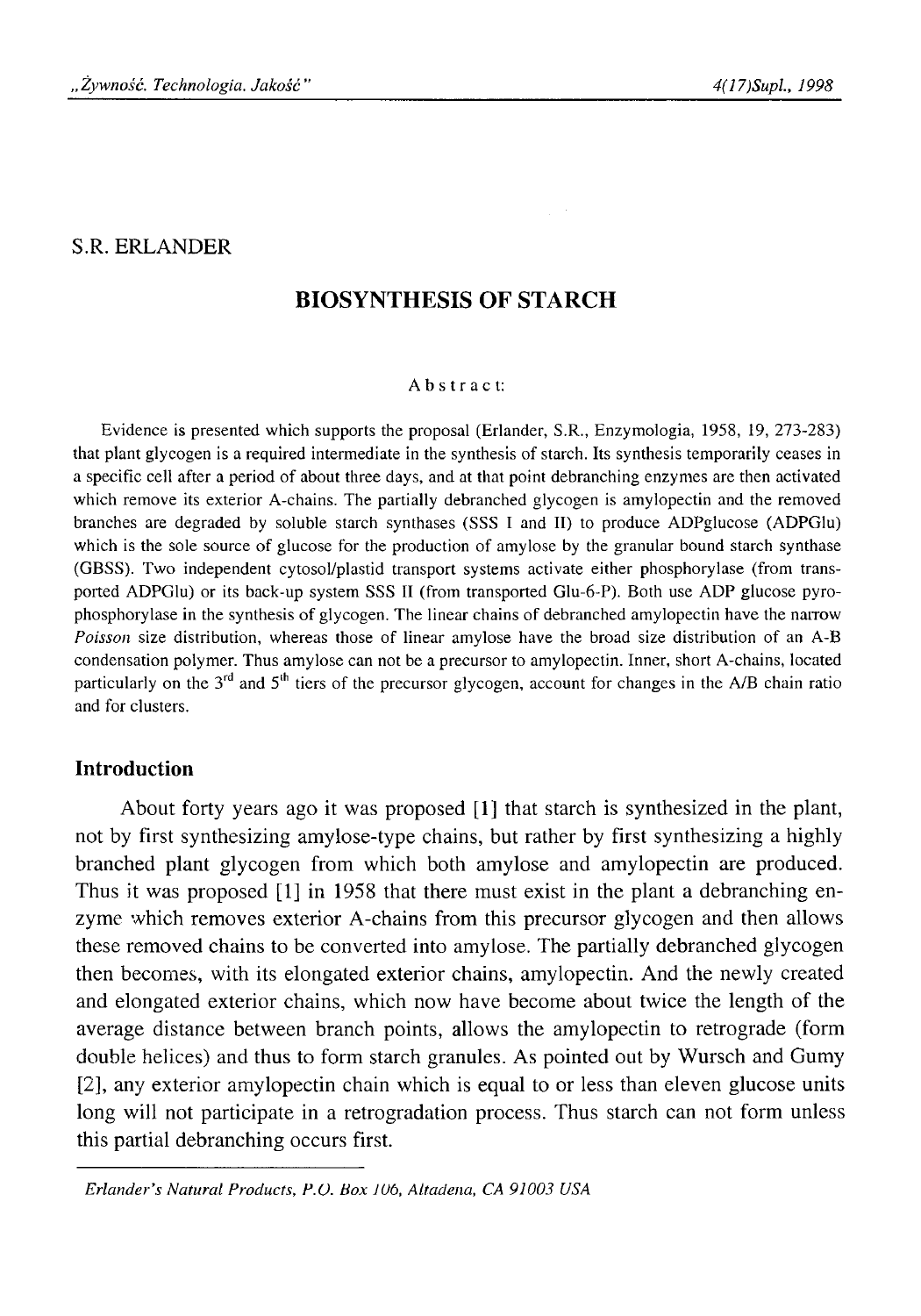About eleven years after the proposal of this glycogen precursor mechanism, the predicted, essential debranching enzymes were discovered [3-5] in sweet corn. Thus as stated in 1984 by Pan and Nelson [5]: "We believe that Erlander's hypothesis that sugary maize is defective in debranching enzyme activity is correct, but not his conjecture that phytoglycogen is a normal intermediate in starch synthesis." However, if all of the debranching enzymes are removed by genetic manipulation, then according to the proposed mechanism, the only product which should be formed is the precursor glycogen *if* the glycogen is indeed a "normal intermediate." And this is exactly what Mouille, et.al., [6] discovered in 1996 when they genetically eliminated the debranching enzyme and consequently found only a 9% branched polysaccharide and no starch (no amylopectin *and* no amylose). Further support of the proposed glycogen precursor mechanism was given when it was shown [7] that plant glycogen exists, not only in sweet corn, but also exists in dent, waxy and *ae* corn. In addition, other experimental data, as given in reviews both recently [8-10] and previously [11], also support this mechanism.

Furthermore, it is now known that the linear chains of amylose are synthesized by the granular bound starch synthase (GBSS). As pointed out previously [10, 11], there exists a quantitative relationship between the amount of branches removed from the glycogen and the amount of amylose found in starch granules. In order to retain this relationship and prevent glucose obtained from these debranched chains from entering the general pool for further glycogen synthesis, it was proposed [11] in 1970 that these undegraded chains must be connected together by some unknown mechanism to form amylose. In the extended glycogen precursor mechanism [10], it is shown that this previous explanation is not necessary since this quantitative relationship can be maintained even though the removed branches are degraded to glucose if it is assumed that the synthesis of the glycogen precursor is halted after three or four days of synthesis in a *specific* cell and before this glycogen is converted into starch.

# **T'le role of phosphorylase in starch synthesis**

Initially, phosphorylase plus branching enzymes were proposed [1] as those enzymes which produced the precursor glycogen. However, it has now been generally concluded by others that the soluble starch synthases (SSS I and SSS II) produce the linear chains from ADPglucose (ADPGlu) using ADPglucose pyrophosphorylase (ADPGlu pp) and glucose-1-phosphate (Glu-l-P). In contrast, mechanisms [10] presented here illustrate that phosphorylase is still valid as the primary enzyme for the production of linear chains in the precursor glycogen and incorporate ADPGlu pp, which, as pointed out by Preiss [12], is essential for the synthesis of starch.

It was discovered by Akazawa and his group [13] that a translocator exists for the transfer of ADPGlu from the cytosol into the plastid. Afterwards Mohlmann, et al. [14] and Chen, et al. [15] observed that ADPGlu pp exists in both the cytosol and the plas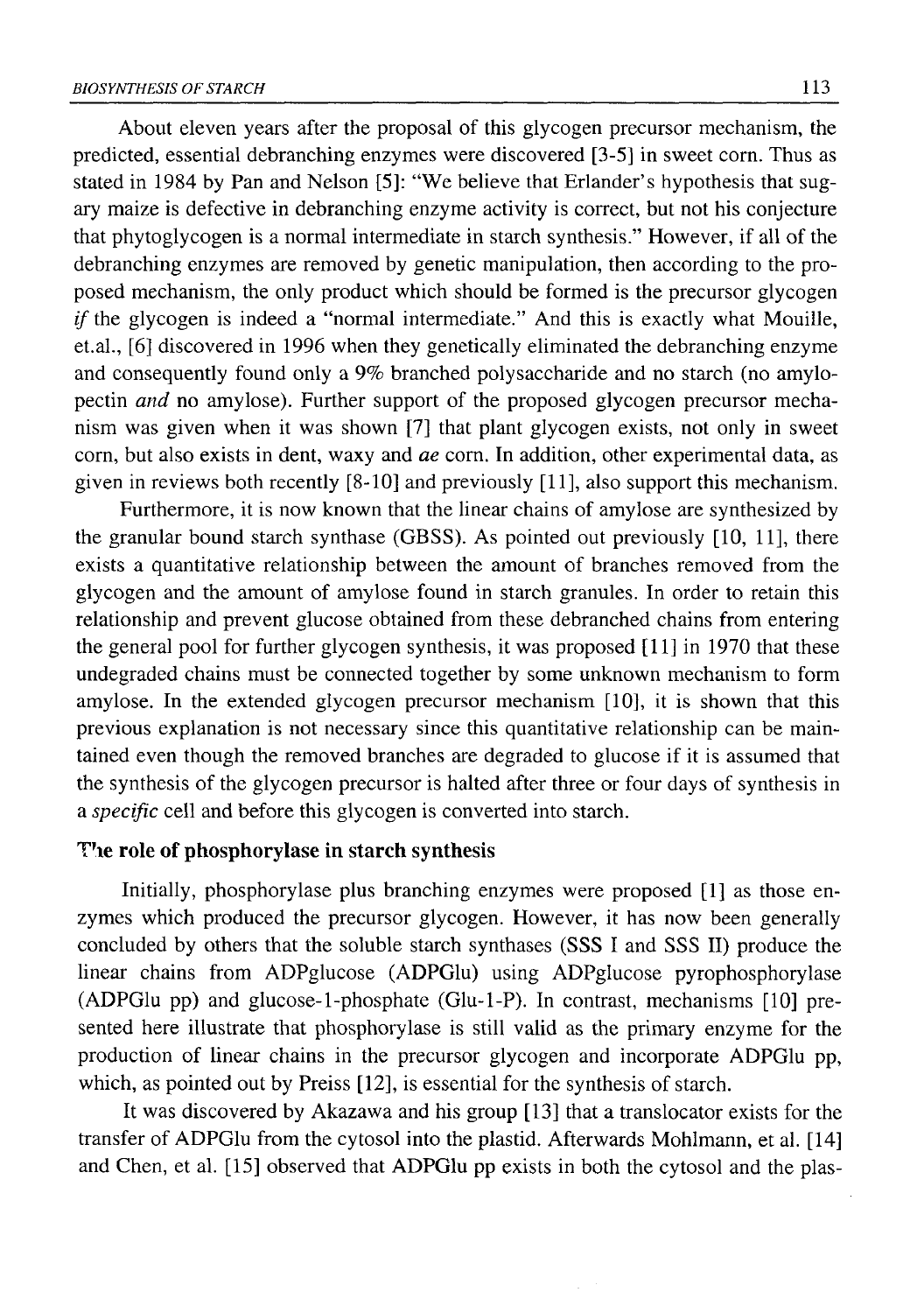tid and thus Glu-1-P could be converted into ADPGlu in the cytosol. In addition, Mohlmann, et al. [14], showed that two independent transport systems are used for starch synthesis: one for ADPGlu and another for glucose-6-phosphate (Glu-6-Р). Based on this and other information, it was concluded [10] that these two independent transport systems lead to two mechanisms for the synthesis of starch: 1) the transport of ADPGlu involves phosphorylase, considered here as the primary mechanism, and 2) the transport of Glu-6-Р involves SSS II, considered here as the back-up system.

The validity of using phosphorylase for starch synthesis has been supported by the recent results of Duwenig, et.al. [16] as well as by other results [10]. In addition, the SSS II enzyme can produce a polymodal debranched amylopectin, whereas the SSS I enzyme does not [8-10]. Consequently, since native starch contains a polymodal-type amylopectin, then this observation rules out the use of SSS I in starch synthesis and thus allows the SSS II system to be the potential back-up for starch synthesis if the phosphorylase system fails.

### **The glycogen precursor mechanism**

The production of either ADPGlu or Glu-6-Р in the cytosol is initiated by sucrose synthase which converts sucrose into UDPGlu plus fructose. These two components can then be converted into either ADPGlu or Glu-6-Р. Using cytosolic ADPGlu pp and the enzymatic systems of Schaffer and Petreikov [17], then UDPGlu and fructose are changed into ADPGlu in the cytosol as follows: UDPGlu—>Glu-l-P (using UDPGlu pp)  $\rightarrow$ ADPGlu (using ADPGlu pp); and fructose $\rightarrow$ fructose-6-P (using fructokinase)  $\rightarrow$ Glu-6-P (using phosphoglucoisomerase)  $\rightarrow$ Glu-1-P (using phosphoglucomutase)  $\rightarrow$  ADPGlu (using ADPGlu pp). Also for the back-up system, the sucrose could be converted into Glu-6-Р in the cytosol by use of the same enzyme-type systems. Either ADPGlu or Glu-6-Р is then transported into the plastid.

Using the phosphorylase as the primary mechanism, it is proposed [10] that the transported ADPGlu is converted into glycogen in the plastid by the following mechanism:

$$
ADPGlu + PPi \rightarrow ATP + Glu-1-P \quad (using ADPGlu\ pp)
$$
 (1)

Glu-1-P +  $G_{n-1} \rightarrow P_i + G_n$  (glycogen) (using phosphorylase and branching enzymes)(2)

In the back-up system, the Glu-l-P (from transported Glu-6-Р) is used by reversing Eq.l:

 $Glu-1-P + ATP \rightarrow PPi + ADPGlu$  (using ADPGlu pp) (3)

ADPGlu +  $G_{n-1} \rightarrow$  ADP +  $G_n$  (glycogen) (using SSS II and branching enzymes) (4)

Thus both systems rely on the critical ADPGlu pp enzyme to produce the glycogen.

It should be noted that in order to transfer the ADPGlu from the cytosol to the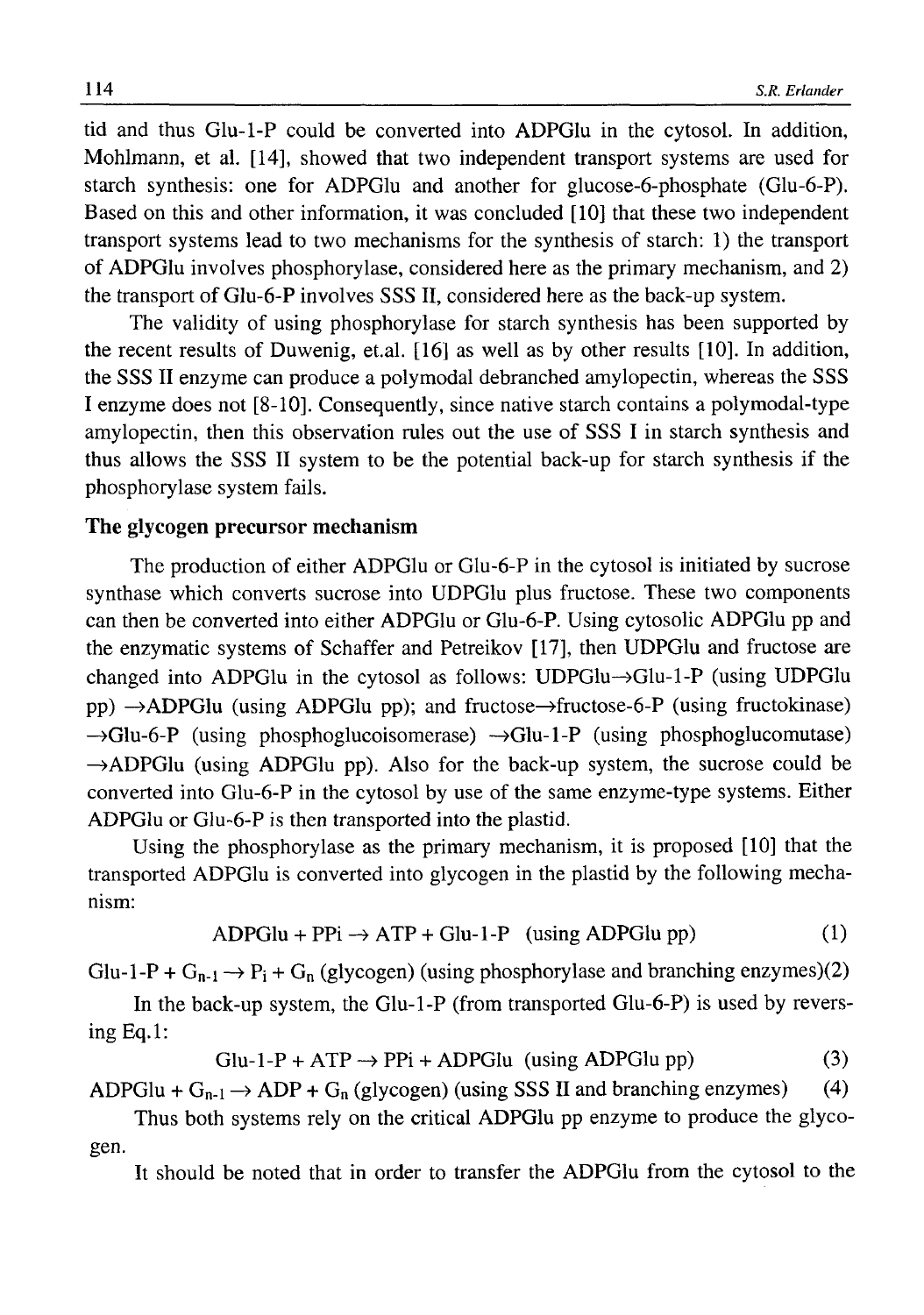plastid, there is involved an exchange with AMP [14]. In addition, the transfer of Glu-6-P from the cytosol to the plastid involves a counter exchange with Pi. In the case of the ADPGlu transport mechanism the production of the AMP can occur from fat metabolism in the plastid:

#### $ATP + RCO<sub>2</sub>H + HS-CoA \rightarrow AMP + PPi + RCO-S-CoA + H<sub>2</sub>O$

The summary of the reaction would be:  $ATP \rightarrow AMP + PPi$ . Thus this reaction could supply the needed AMP for the translocation of the ADPGlu and in addition the needed PPi for Eq. 1. Plus the production of protein in the cytosol with the use of transfer RNA produces the same result:  $ATP \rightarrow AMP + PPi$ . Extra PPi is also generated in the cytosol in the conversion of fructose to ADPGlu. The PPi could thus be supplied by a counter transfer with Pi. That is, it is known that Pi is involved in a homo transfer with itself (Pi) or in a hetero transfer with Glu-6-Р [14]. Hence, it is possible that this same translocator could also transfer PPi with a counter transfer of Pi. In addition, AMP could be produced with the use of plastid myokinase:  $ADP \rightarrow ATP + AMP$ [14]. Thus the necessary ingredients for Eq. 1 can be produced.

Each transfer mechanism is independent and it appears that each suppresses the other. Hence, when ADPGlu transport is used to produce starch, it suppresses the use of the Glu-6-Р transport mechanism and vice-versa. With respect to the Glu-6-Р transport mechanism, Eq. 3 shows that ADPGlu is produced which in turn can suppress phosphorylase (Eq. 2) which is used by the ADPGlu transport system. In addition, the production of Pi in Eq. 2 for the ADPGlu could compete with the transfer of Glu-6-Р from the cytosol from the homo transfer of Pi/Pi or the hetero transfer of PPi/Pi.

Mohlmann, et al. [14] were puzzled as to why ATP inhibits starch synthesis through the ADPGlu transport mechanism, whereas ATP enhances and is required for the Glu-6-Р transport mechanism. This apparent contradiction can be explained by the use of the phosphorylase system (Eqs. 1, 2) since now ATP becomes a product (Eq. 1) rather than a substrate (Eq. 3). If excess ATP is added to the ADPGlu transport mechanism, then that excess ATP will suppress starch synthesis by partially reversing Eq. 1. The result adds further proof for the proposed mechanism.

It was concluded previously [18] from a study of radioactive data on starch synthesis, particularly from the data given by Whistler and Young [19], that the synthesis of the plant glycogen occurs over a period of three or four days. After the glycogen synthesis reaches a critical point (perhaps at a maximum concentration of glycogen for the plastid), then it was proposed [10] that the enzyme system ADPGlu pp, and consequently the synthesis of glycogen, is stopped. After the branching enzymes have further branched the external chains of the newly synthesized glycogen without the addition of more glucose units (the production of short, external "stub" branches), then and only then - are the debranching enzymes released, which in turn removes the stub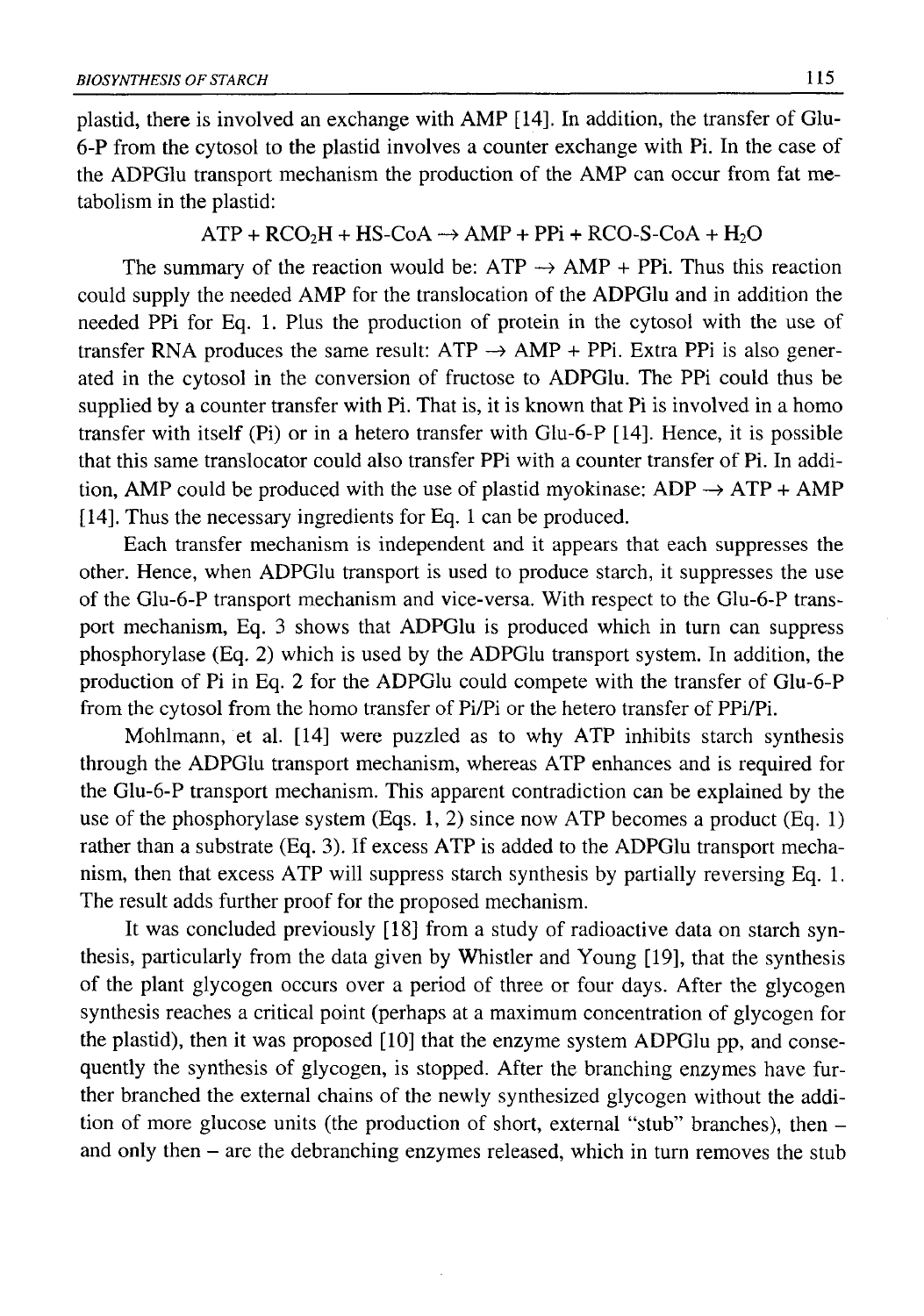branches plus the newly formed A-chains to produce amylopectin.

Thus it is proposed that the resulting glycogen, from either the phosphorylase or the SSS II system, is converted into amylopectin plus (in non-waxy plants) amylose as follows:

 $G_n$  (glycogen)  $\rightarrow$   $G_{n-x}$  (amylopectin) +  $G_x$  (removed branch) (using debranching enzymes) (5)  $G_x$  (removed branch) + ADP  $\rightarrow G_{x-1}$  + ADPGlu (using SSS I and SSS II) (6) ADPGlu (from removed branches only) +  $G_a$  (amylose)  $\rightarrow$  ADP+  $G_{a+1}$  (using GBSS) (7)

Hence, the partially debranched precursor glycogen becomes amylopectin (Eq. 5) and the removed branches become amylose (Eq. 6 and 7). The proposal that the synthesis of the precursor glycogen is stopped before the release of the debranching enzymes ensures that the only glucose units used in the synthesis of amylose are those glucose units which come from the removed branches. In this manner, as proposed initially [1] in 1958, there is established a quantitative relationship between the yield of amylose and the extent of debranching of the precursor glycogen.

## **The three or four day period for glycogen synthesis based on radioactive studies**

The proposed mechanism [10] can explain why the maximum in yield of glycogen and the midpoint in the increase in the yield of starch both occurred at 7 p.m. (1900) for the  $26<sup>th</sup>$  day sweet corn [20]. In addition, the mechanism explains why the yield of plant glycogen from dent and waxy corn for the 7 p.m.(1900) sample was about twice the yield of the 9 a.m. (0900) morning sample [7]. That is, if all of the glycogen were converted into starch in a single day rather than the proposed three or four day period, then essentially all of the glycogen would have disappeared by the following morning and consequently the yield of glycogen for the 9 a.m. (0900) sample should have been near zero rather than about one-half of the evening sample. Indeed, the existence itself of plant glycogen in dent, waxy and even *ae* corn [7], as well as its maximum yield at the midpoint of starch synthesis [20], backs the validity of the glycogen precursor mechanism.

In addition, the initially high radioactivity of the amylose, as observed by Whistler and Young [19], also supports the three or four day synthesis since this length of time allows a mixture of mature and immature glycogen to exist together in the plant, but each in separate cells. It is concluded that when the radioactive sucrose was inserted into the plant by Whistler and Young [19], then the more randomly labeled, immature glycogen was retained, whereas the mature glycogen, with radioactivity in only its exterior chains, was converted into starch. And since the debranching enzymes are proposed to be inactive until the glycogen is mature, then it is the exterior radioactive A-chains of these mature glycogens which are the first to be removed by the debranching enzymes to produce in this case an initially high radioactivity in amylose.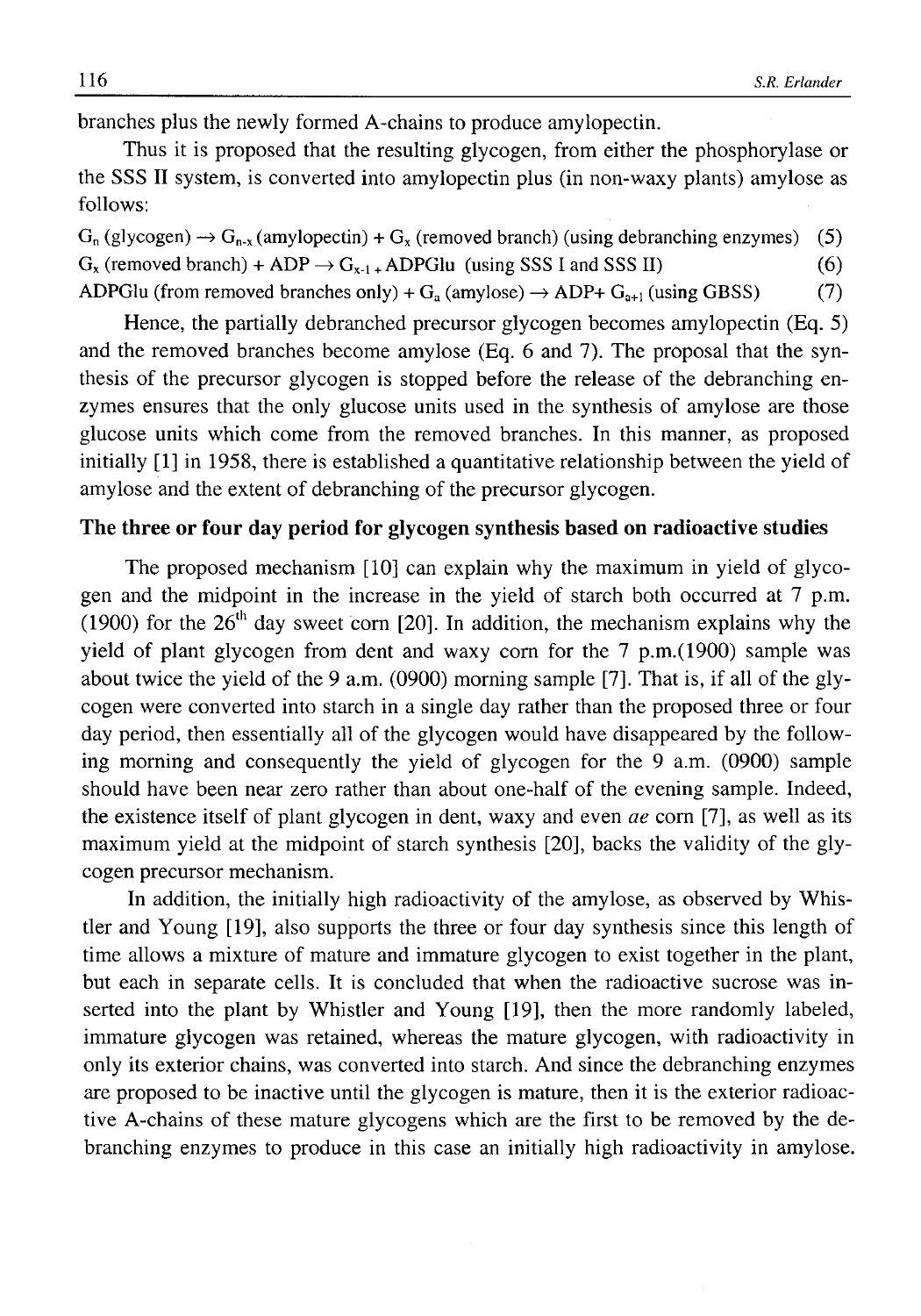But this high radioactivity in amylose then tapers off as uniformly labeled precursor glycogens begin to be converted into starch after three or four days.

## **The use of the** SSS **II back-up system**

The questions arises: Are there any examples of a shift from the proposed primary phosphorylase system to the SSS II system? As pointed out by Mohlmann, et. al. [14], corn (maize) and normal barley use the ADPGlu transport system, whereas wheat uses the G-6-P transport system. Moreover, such a transition from the phosphorylase system to the SSS II system could have occurred in the antisense experiments of Sonnewald, et. al. [21], where antisense repression of the major leaf plastidic type L phosphorylase took place. The transition would explain the continual production of starch despite the destruction of this phosphorylase. Another possible example is the conversion of Bomi to *shx* barley. It was concluded [8-10] from an analysis of the data of Schulman, et. al. [22] on the genetic change from Bomi barley to *shx* barley, that this genetic change involves a transition from phosphorylase to the SSS II enzyme system. In other words, the removal of one of the three SSS I enzymes (but none of the SSS II enzymes) in this conversion could not possibly account for the dramatic 69% loss of starch. That is, the proposed back-up system using SSS II produces a polymodál debranched amylopectin, but SSS I enzyme does not [8-10] and thus the SSS I can not be a major contributor (or even contribute at all) to the synthesis of the precursor glycogen.

In connection with this possible conversion of the phosphorylase system in Bomi to the SSS II system in *shx* barley, the phosphorylase system produces ATP (Eq. 1) which is in essence a direct transportation of ATP to the plastid. The ATP also inactivates the Glu-6-Р transport system (the SSS II system) [14]. This extra energy could in part account for the greater yield of starch in the Bomi barley. Moreover, Mohlmann, et. al [14] observed (their Table 2) that the rate of starch synthesis using transported ADPGlu is about six times faster (99.5/16.8) than that rate produced by using the transported Glu-6-Р. According to the proposed equations, this dramatic difference in rates for the two transport systems could establish phosphorylase as the primary system and, in addition, could account for the observed [22] loss of about two-thirds of the starch yield in going from Bomi to *shx* barley.

## **The polymer size distributions of debranched amylopectin chains and amylose**

It was concluded in 1988 [23] and more recently [8] that the polymodal size distribution of the completely debranched amylopectin can be correlated with individual polymers. It was then proposed that these individual polymers have their origin in the tier structures of the precursor glycogen and its resulting amylopectin. For example, if there are no branches attached in its original structure (an A-chain), then its degree of polymerization would be approximately  $x_n = 10$ . However, the external A-chains of the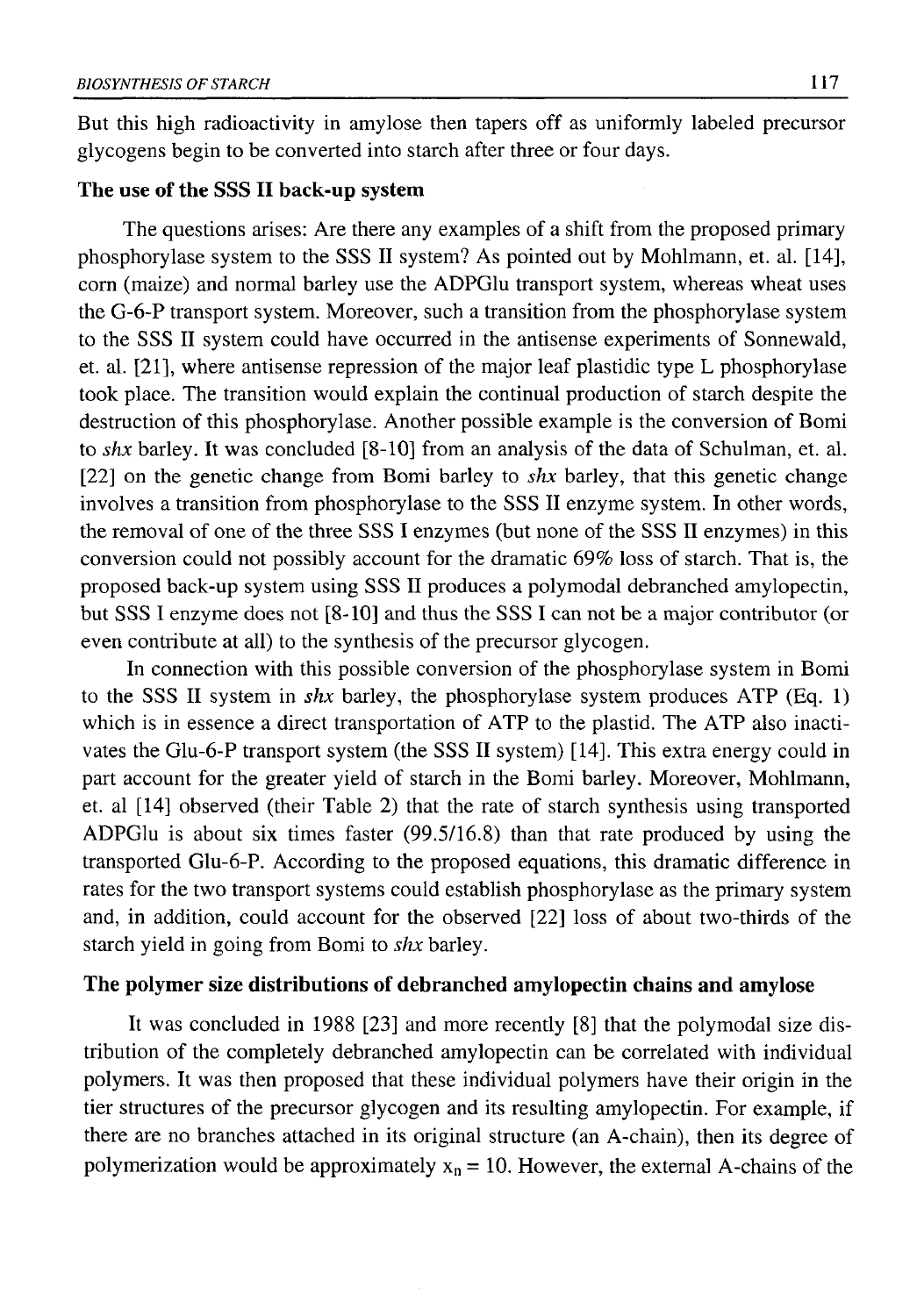amylopectin would have a value of  $x_n = 20$  or so, since in the precursor glycogen this external A-chain was a B-chain with one branch attached to it (before stub branching had occurred). Thus theoretically, there should be no chains in the amylopectin structure which produce a polymer of the size  $x_n = 10$  or so. Examination of the polymodal behavior of debranched amylopectin chains shows, however, that there exists two and possibly three such polymers, with perhaps degrees of polymerization of about  $x_n = 10$ and 12. These two short polymers are considered to be hidden in the interior structure and are produced because of steric hindrance in the growing precursor glycogen. Shorter polymers, of perhaps  $x_n = 3$  or 4, are shown to exist in polymodal patterns of Schulman, et.al. [22] for debranched amylopectins from Bomi and *shx* barley starches, and these shorter polymers can be ascribed to remnants of the proposed stub branching. A method was developed in 1988 [23] and presently [8] which allows the calculation of the fraction of the assumed polymers in the mixture of the polymodal debranched amylopectin chains. In the calculations, it is assumed that each polymer is distinct and has the *Poisson* size distribution, which agrees with the observation by Bailey and Whelan [24] in 1961 that phosphorylase produces a synthetic amylose which has a *Poisson* size distribution.

Later, in 1994, Ong, et al. [25] made similar calculations using the Gaussian curve for size distribution calculations and similar results were obtained. However, the Gaussian curve becomes much broader at the higher molecular weights and thus when applied to the structure of amylopectin would produce less branching in the amylopectin interior which contradicts the properties of the branching enzyme and the greater steric hindrance in the more exterior chains.

In contrast to the *Poisson* size distribution for the various distinct polymers of debranched amylopectin, it was observed [8, 23] that linear amylose has an extremely broad size distribution and behaves as an A-B type condensation polymer. This contrast in size distributions shows that amylose can not be the precursor to amylopectin since different enzyme systems must be involved in their production. In other words, the granular bound starch synthase (GBSS) and SSS I do not produce a polymodaltype amylopectin [10], and thus do not synthesize linear chains in the same manner as the polymodal-producing phosphorylase or SSS II. Hence, amylopectin can not be produced by first synthesizing a short, precursor amylose polymer. Consequently, based on these size distributions, the amylose precursor mechanism is erroneous.

The branched polymers of amylose can also be examined by correlating the properties of these polymers with size distributions for various theoretical polymers using Flory's equations [26] for linear A-B condensation polymers and our mathematical extension [27] to represent multiple branched  $A-R-B_{f-1}$  condensation polymers. These equations were applied [8] to the results of Everett and Foster [28] and Takeda, et al.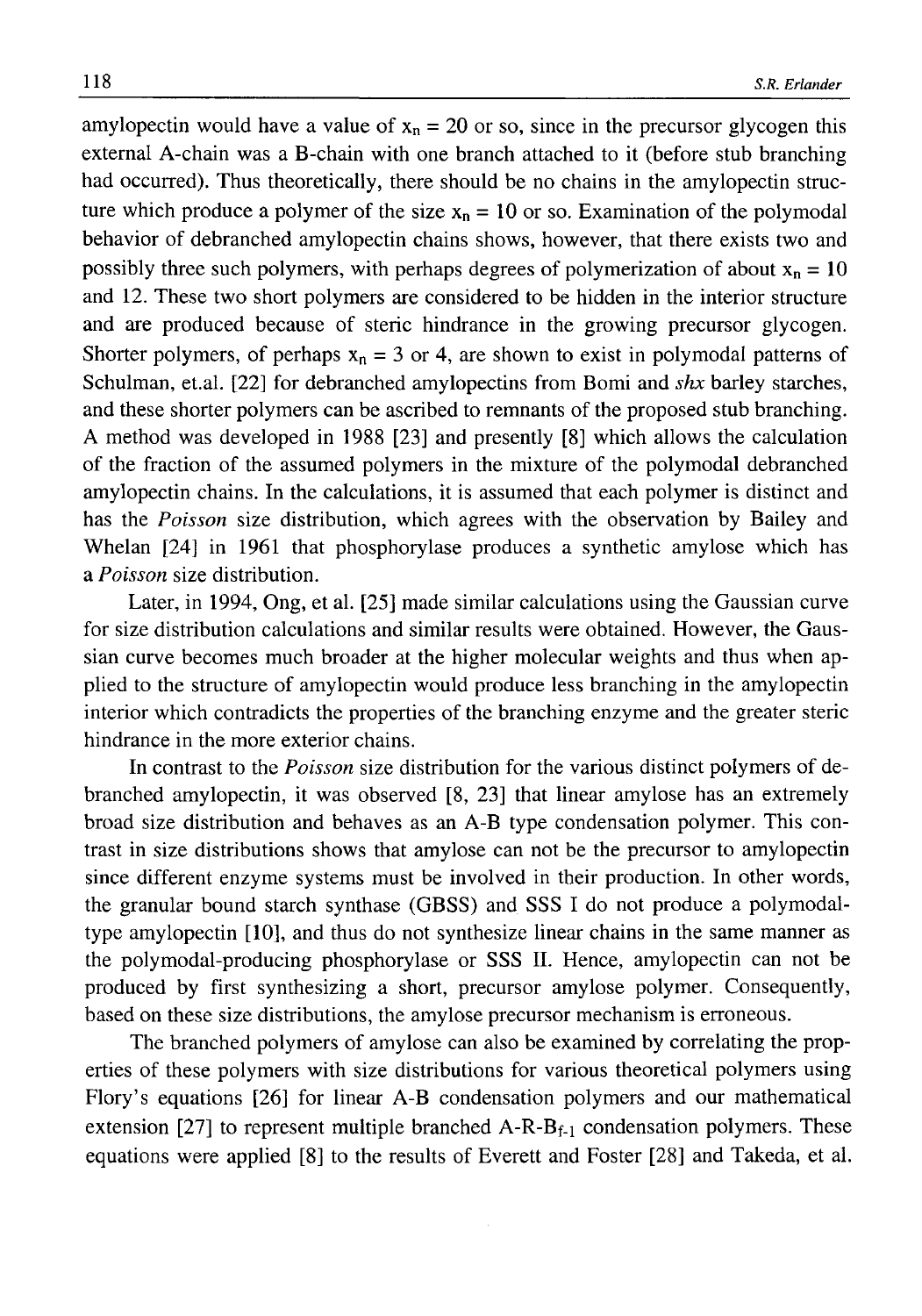[29]. Takeda, et al. [29] separated individual polymers of amylose at 40°C (two branched structures and one linear structure). A comparison [8] of the theoretical model with the experimental results [29] showed that one of the branched polymers of amylose behaved as an A-R-B2 type condensation polymer, the other branched polymer as a non-statistical A-R-B2 type condensation polymer (a transition polymer), and the third polymer as a completely linear A-B type condensation polymer.

## **The location of "hidden" a-chains in the interior structure of amylopectin**

Baba, et al. [30] showed that debranching of their resulting radioactive amylopectin produced short linear chains which were not radioactive. These short chains, which appeared to have an approximate degree of polymerization of  $x_n = 10$ , most likely were the above "hidden" chains [10]. Further proof of this is given by the fact that *beta*  amylolysis of the amylopectin showed that the radioactivity was in the longer exterior chains  $(x_n = 20)$  of the amylopectin [30]. Thus the shorter, non-radioactive chains were located in the interior part of the amylopectin. Furthermore, the narrow size distributions of their resulting chains (both the non-radioactive short and radioactive long chains) illustrated that these polymers had the *Poisson* size distribution.

The position of these hidden, inner A-chains was also determined by comparing one variety of debranched amylopectin with another. That is, if shorter A-chains replace much longer B-chains to a greater extent in one variety than in another, then the difference between the two varieties should show a decrease in the longer B-chains when there is an increase in the shorter, inner A-chains. Theoretical *Poisson* polymers were used to produce theoretical curves for debranched amylopectins from wheat, tapioca and barley. In these theoretical curves only one A-chain was used  $(x_n = 10)$ . Because of the very narrow width of the *Poisson* size distribution curves, the theoretical curve had a deep "dip" between ten and twenty glucose unit chain lengths. Similar dips in the debranched amylopectin curves also occurred as well. The amount of the  $x_n = 30$ polymer had the following sequence: wheat  $(4.2\%) <$  tapioca  $(6.2\%) <$  barley  $(13.8\%)$ , which correlated with the sequence for the amount of the intermediate polymer (as measured by the percentage increase in the experimental dip over that of the theoretical dip): wheat (21%) > tapioca (17%) > barley (10%). Thus the decrease in the  $x_n = 30$ polymer is followed by an increase in the  $x_n = 12$  polymer. Consequently, the longer inner chain ( $x_n = 12$  or so) must be located primarily in the third tier from the exterior of the precursor glycogen, whereas the shorter  $(x_n = 10)$  inner chain must be located primarily in the more interior fifth tier.

A similar comparison was made between Bomi and *shx* barley, where as discussed above, it is considered that the Bomi barley uses phosphorylase and the *shx* barley uses SSS II in the synthesis of the linear chains of glycogen. A comparison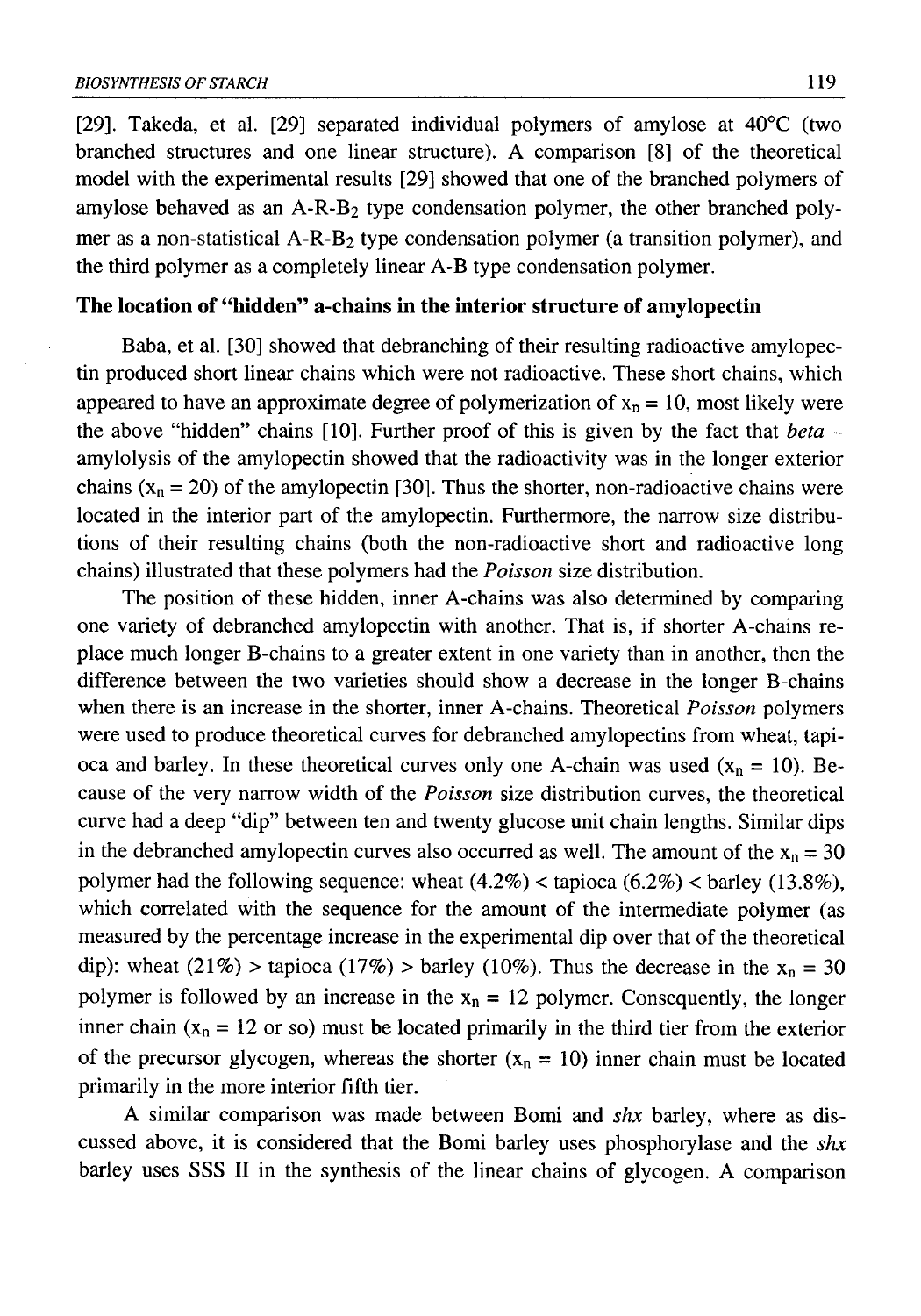showed that the  $x_n = 12$  was greater for the Bomi barley and the  $x_n = 10$  polymer was greater for the *shx* barley. But the greater amount of the  $x_n = 12$  polymer in the Bomi barley was associated with lesser values for the  $x_n = 30$ , 40 and 70 polymers. Likewise, the greater amount of the  $x_n = 10$  polymer was associated with lesser amounts of the  $x_n$ = 50, 60 and 80 polymers. In other words, just as the  $x_n = 12$  polymer displaced the  $x_n$ = 30 polymer in wheat, tapioca and barley, so also the increase in the  $x_n = 12$  polymer can be associated with a partial replacement(a decrease) in the  $x_n = 30$  polymer, as well as a partial replacement, that is, decrease, in the  $x_n = 40$  and 70 polymers. In other words, the location of the  $x_n = 12$  polymer is in the third, fourth and seventh tiers of the precursor glycogen and that of the  $x_n = 10$  polymer is in its fifth, sixth and eighth tiers. The larger, inner or "hidden" polymer therefore appears in general to be in the exterior tiers of the glycogen and amylopectin structures.

## **The statistical model for amylopectin and its precursor glycogen**

A comparison was made between amylopectins and a model based on all possible structures (a statistical model) which have three branch points (a total of 5 structures) which is comparable to those structures which have six branches (132 structures) and seven branches (429 structures) as studied previously [31]. It is seen that the change in the ratio of A/B chains in going from glycogen to amylopectin can be explained by using hidden A-chains. The Meyer model for the precursor glycogen, modified by placing short, inner A-chains in its structure, gave similar results.

These hidden A-chains can also explain the presence of clusters. The size of these clusters, as described by Zhu and Bertoft [32], is approximately that of the three branched structures, or possibly slightly larger. Furthermore, these structures are produced from random branching, as in the formation of a statistical structure, since as pointed out by Zhu and Bertoft [32] at least three different structures exist in these clusters. Hence, the statistical model, with inner, short A-chains and with a *Poisson* size distribution for the linear chains, represents the amylopectin and its clusters.

## **Conclusions**

The proposed glycogen precursor mechanism [1, 10] for starch synthesis is supported by experimental evidence: the predicted debranching enzymes have been found and the predicted glycogen intermediate has also been found. That is, a 9% branched glycogen was observed by Mouille, et.al. [6], when the debranching enzymes were inactivated and 8% branched glycogens were isolated not only from sweet corn, but also from dent and waxy corn solubles, as well as the 6% branched glycogen from *ae* corn solubles [7]. The postulated use of phosphorylase as the primary enzyme for one of two predicted independent pathways for starch synthesis [10] is also supported by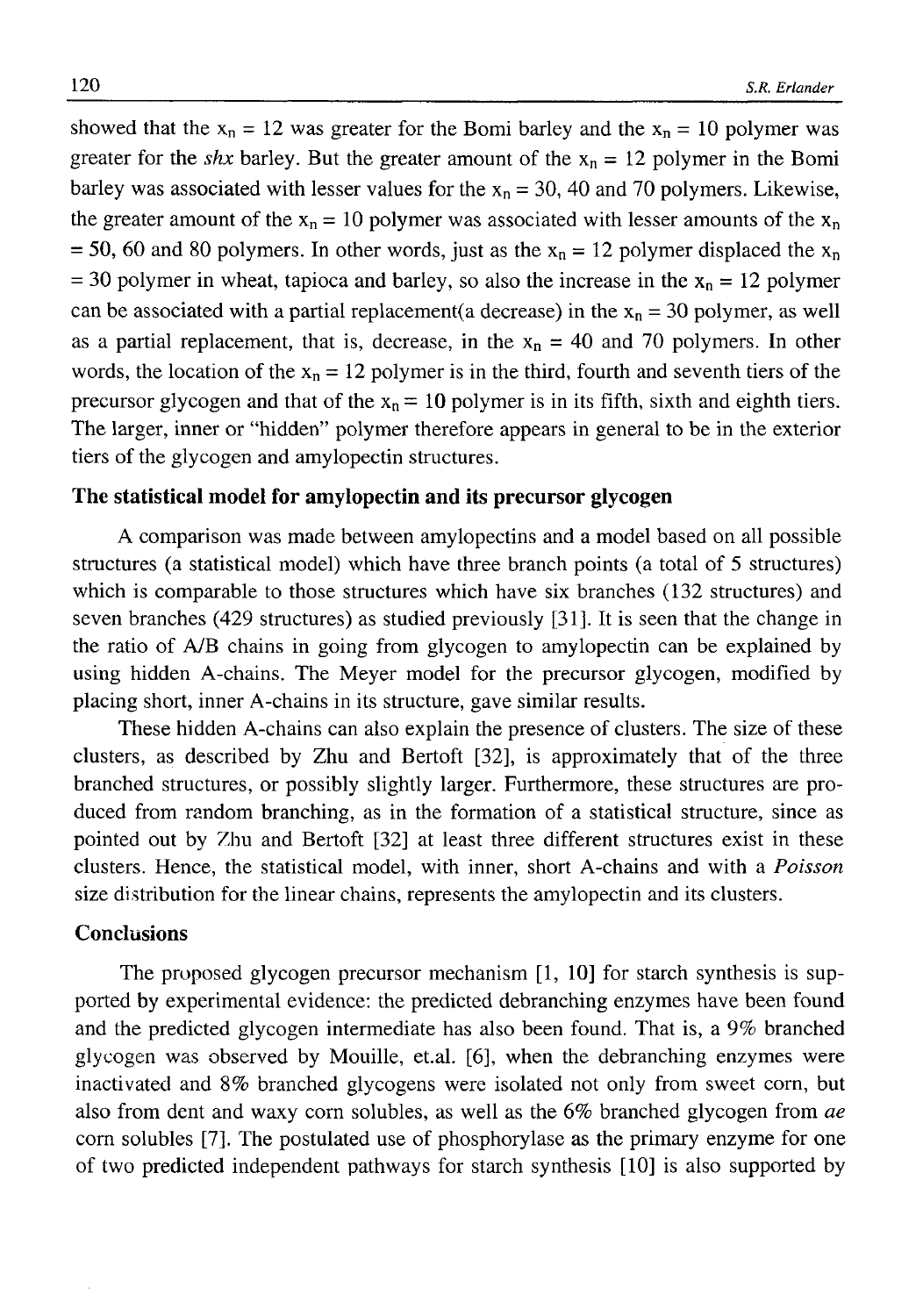experimental evidence and is based on the observed [14] existance of two transport systems. The continuation of starch synthesis when the phosphorylase is inactivated, possibly by destroying the translocator for ADPGlu, can be explained by a switch to a back-up system, that is, the transport of the Glu-6-Р into the plastid. This in turn must instigate the production of the precursor glycogen with SSS II and branching enzymes. Both mechanisms (phosphorylase and SSS II) are dependent upon the use of the critical enzyme ADPGlu pp.

The statistical model and the proposed glycogen precursor mechanism illustrate that the amount of removed branches correlates with the amount of amylose found in starches, that "stub" branching is needed to produce the 8.0% branching observed [7] in dent, waxy and sweet corn glycogens, that the  $x_n = 30$  polymer exists in amylopectins but is reduced in amount because of a partial, but variable, replacement of these chains with short A-chains ( $x_n = 12$ ), and that slightly shorter A-chains ( $x_n = 10$ ) have also replaced many of the  $x_n = 50$  polymers in wheat and barley amylopectins. Moreover, amylose can not be a precursor to amylopectin since the linear amylose behaves as a broad A-B condensation polymer, whereas the debranched amylopectin chains behave as *Poisson*-type polymers with a very narrow size distribution.

Aggregation (retrogradation) of amylopectin occurs by the debranching of the exterior chains after glycogen synthesis stops. Further aggregation must occur with proteins to produce reversible aggregates in waxy (disaggregation in 0.05M sodium phosphate at  $pH = 7$  [33] and irreversible aggregates in dent corn amylopectins [8].

Emes and Neuhaus [34] consider the possibility that the ADPGlu transport system allows the use of ADPGlu pp in the cytosol, the consequent transfer of the ADPGlu, and then the production of linear glucose chains by the direct use of the SSS enzymes without the use of ADPGlu in the plastid. However, even with activity of ADPGlu pp in the cytosol, there is still activity of this enzyme in the amyloplast. Consequently, it is concluded that the above proposed mechanism using phosphorylase explains the use of the ADPGlu pp in *both* the cytosol and the plastid.

One of the arguments against the proposed phosphorylase mechanism is that as seen in Eq. 2 there is a production of phosphate which it is argued would inhibit the ADPGlu pp enzyme. However, as pointed out by Tetlow, et.al. [35], phosphate does not accumulate in the plastid during starch synthesis even though it could, and that its removal can not at present be accounted for. Thus they consider that some unknown transport mechanism transfers the phosphate into the cytosol: "Presumably, mechanisms exist in the amyloplasts for the removal of the additional phosphate" [35]. Consequently, these data indicate that at present unknown transport mechanisms could also remove the phosphate generated by Eq. 2 (or PPi in Eq.3), such as a counter exchange of Pi and PPi.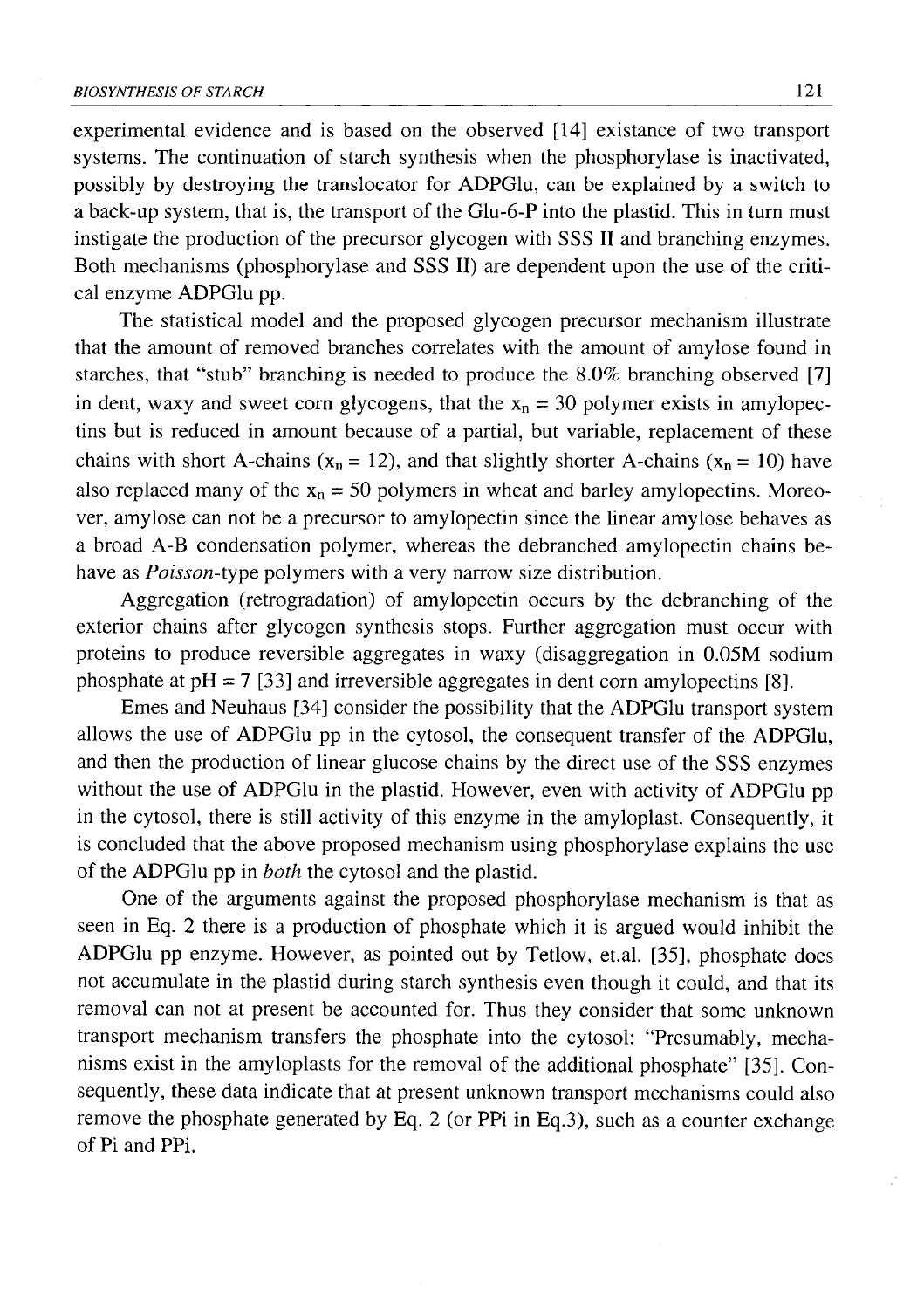Genetic alterations of the genes controlling the ADPGlu pp show that the activity of the ADPGlu pp can be increased tremendously [36]. With respect to this increase in ADPGlu pp activity, in unpublished work by M.J. Ernes, as reported by J. Preiss [37], a mutation increased by four fold the activity of this enzyme (from 110 to 339 activity units) and at the same time substantially increased the yield of starch. Interestingly, with this increase in both the ADPGlu pp activity and the yield of starch, there was also a dramatic *decrease* in the activity of the soluble starch synthases (from 3527 to 2231 activity units) plus a slight increase in the activity of phosphorylase (from 355 to 376 activity units). The corresponding one-third drop in SSS activity indicates that the SSS is not used in this case in the production of the precursor glycogen, but most likely only for the conversion of the removed branches into amylose, as proposed in Eq. 6 above. On the other hand, the presence of phosphorylase plus simultaneous increases in *both* the activity of phosphorylase and that of ADPGlu pp illustrate that in this case phosphorylase in involved in starch synthesis. Furthermore, the use of phosphorylase in the ADPGlu transport system explains the mystery [14] of why added ATP suppresses the ADPGlu transport system (Eqs. 1 and 2) but in contrast enhances the Glu-6-P transport system (Eqs. 3 and 4). Moreover, the mutation results [37] may have involved a shift from the Glu-6-Р transport system to the ADPGlu transport system and this shift could also have increased both the activity of ADPGlu pp (since *both* cytosolic and plastidic ADPGlu pp would be used) and the yield of starch (since the rate of starch synthesis is six times faster for the ADPGlu transport system [14].

#### **REFERENCES**

- [1] Erlander S.R.: Enzymologia, **19,** 1958, 273-283.
- [2] Wursch P., Gumy D.: Carbohydr. Res., **256,** 1994, 129-137.
- [3] Manners D.J., Rowe K.I.: Carbodhydr. Res., **9,** 1969, 107-121.
- [4] Lee E.Y.C., Marshall J.J., Whelan W.J.: Arch. Biochem. Biophys., **143,** 1971, 365-374.
- [5] Pan D., Nelson O.E.: Plant Physiol., **74**, 1984, 324-328.
- [6] Mouille G., Maddelein M.-L., Libessart N., Talaga P., Decq A., Delrue B., Ball S., Plant Cell, **8,** 1996, 1353-1366.
- [7] Erlander S.R., Griffin J.L.: Starch/Starke, **19,** 1967, 34-41.
- [8] Erlander S.R.: Starch/Stärke, 1998, Starch Biosynthesis. I. submitted.
- [9] Erlander S.R.: Starch/Stärke, 1998, Starch Biosynthesis. II. submitted.
- [10] Erlander S.R.: Starch/Stärke, 1998, Starch Biosynthesis. III. submitted.
- [11] Erlander S.R.: Starch/Stärke, **22,** 1970, 352-362 and 393-401.
- [12] Preiss J.: [in] Oxford Surveys of Plant Molecular and Cell Biology, 7, 1992, 59-114.
- [13] Pozueta-Romero J., Frehner M., Viale A.M., Akazawa T.: Proc. Nat. Acad. Sci. USA, **88,** 1991, 5769-5773.
- [14] Mohlmann T., Tjaden J., Henrichs G., Quick W.P., Hausler R., Neuhaus H.E.: Biochem. J., **324,** 1997, 503-509.